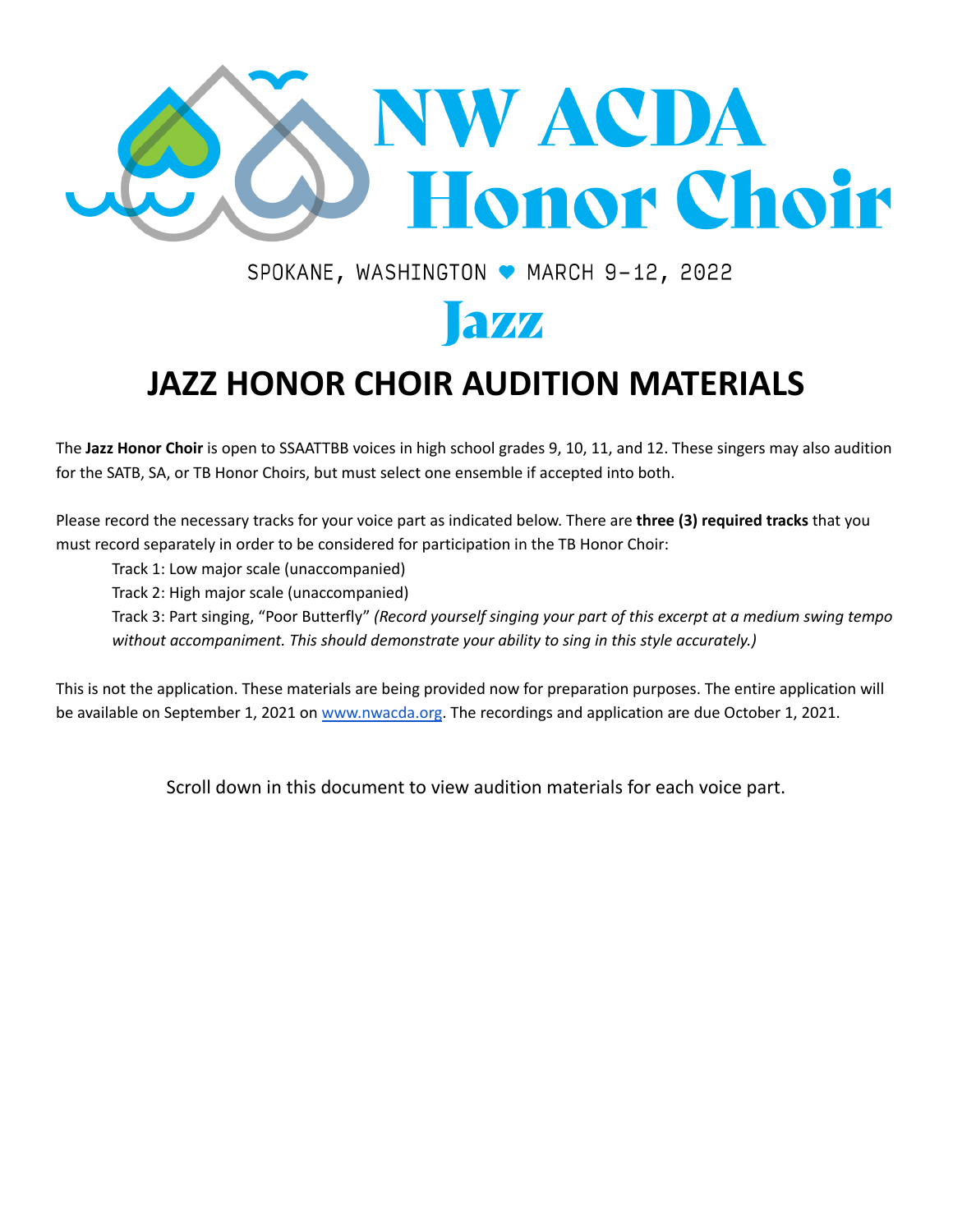### **SOPRANO I AUDITION MATERIALS**

Track 1: Low Major Scale (unaccompanied)



Track 2: High Major Scale (unaccompanied)



Track 3: Part singing - Scroll down to the bottom of this document to see the part singing example, "Poor Butterfly" and record yourself singing the Soprano part unaccompanied at a medium swing tempo. This should demonstrate your ability to sing in this style accurately.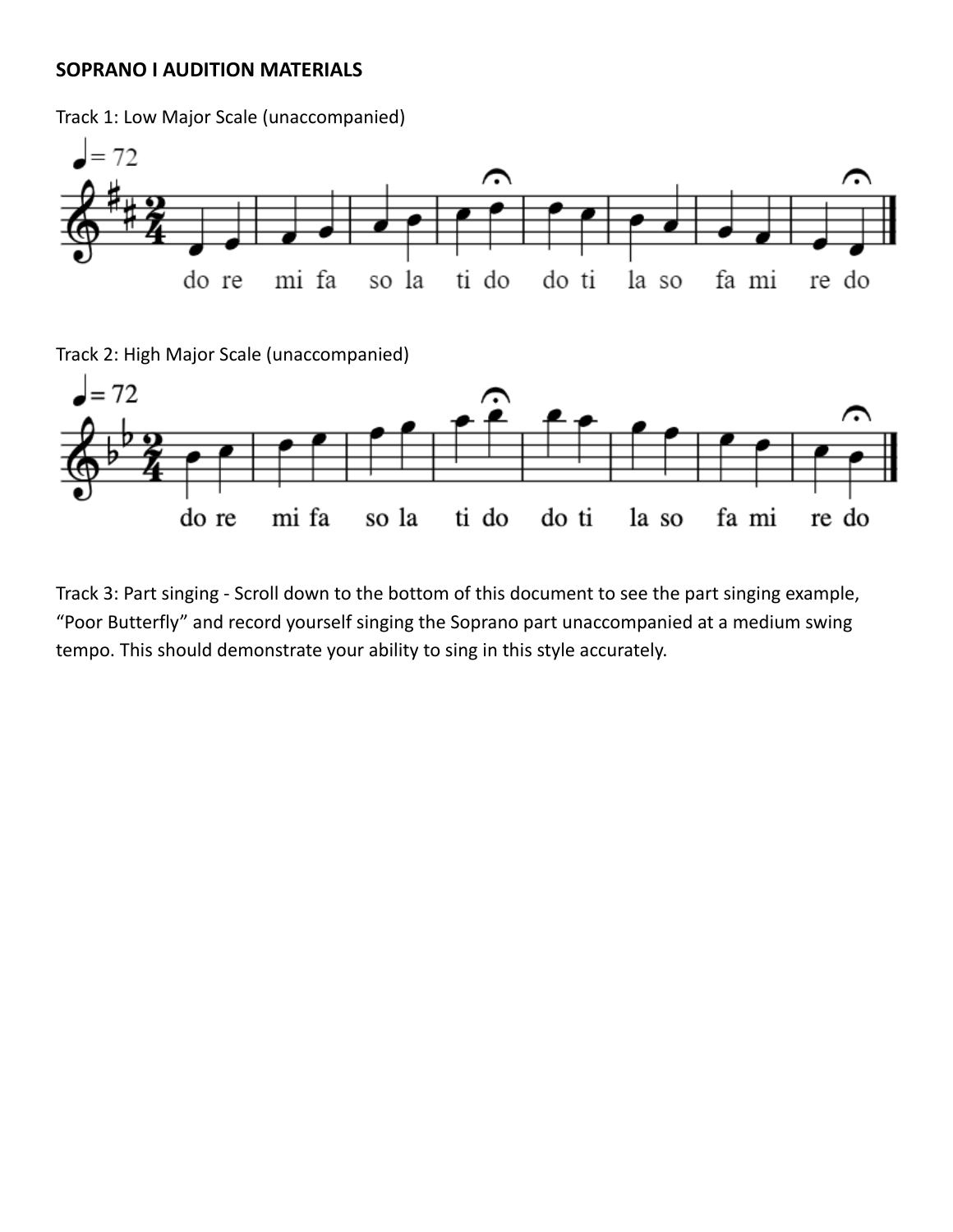### **SOPRANO II AUDITION MATERIALS**

Track 1: Low Major Scale (unaccompanied)



Track 2: High Major Scale (unaccompanied)



Track 3: Part singing - Scroll down to the bottom of this document to see the part singing example, "Poor Butterfly" and record yourself singing the Soprano part unaccompanied at a medium swing tempo. This should demonstrate your ability to sing in this style accurately.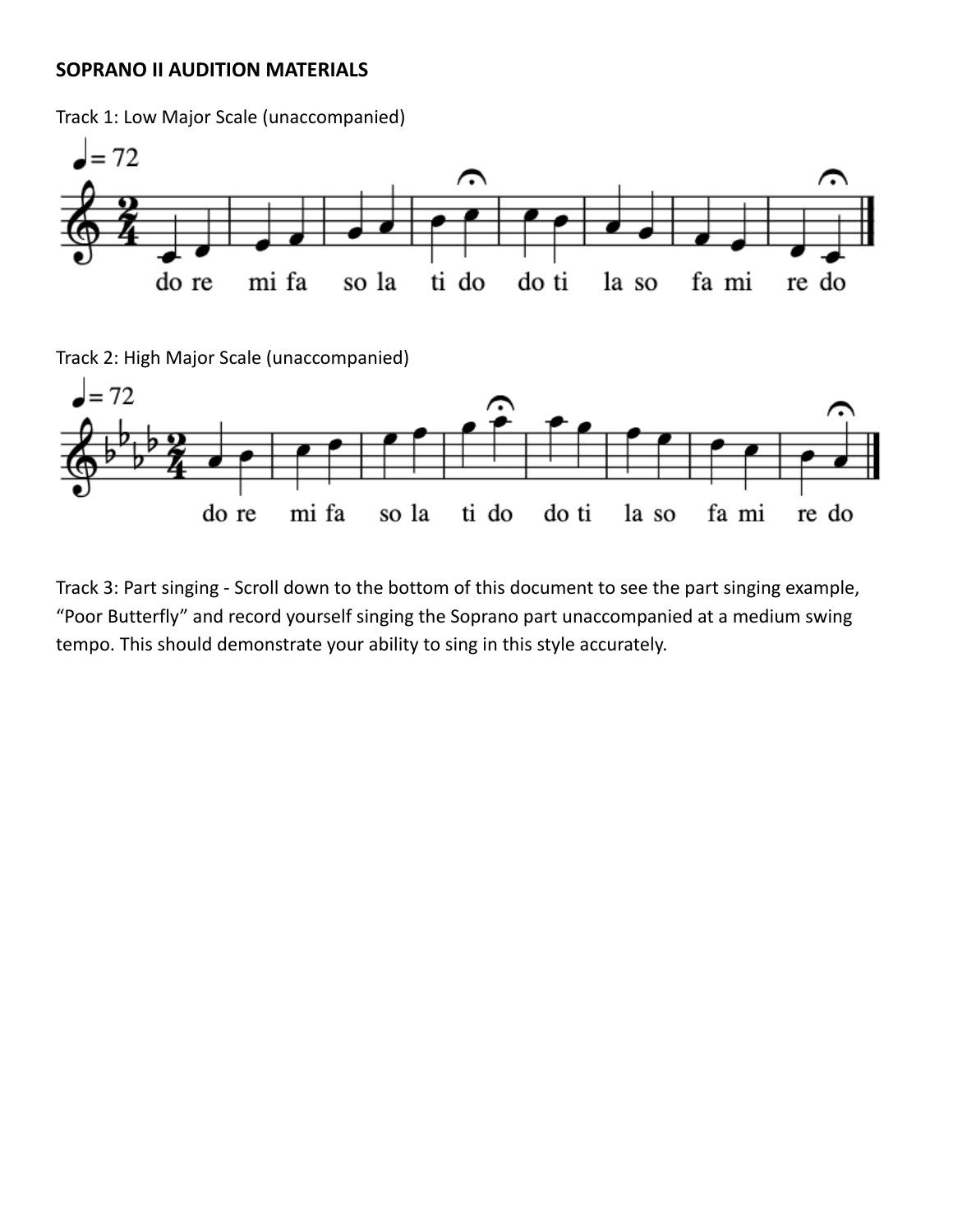## **ALTO I AUDITION MATERIALS**

Track 1: Low Major Scale (unaccompanied)



Track 2: High Major Scale (unaccompanied)



Track 3: Part singing - Scroll down to the bottom of this document to see the part singing example, "Poor Butterfly" and record yourself singing the Alto part unaccompanied at a medium swing tempo. This should demonstrate your ability to sing in this style accurately.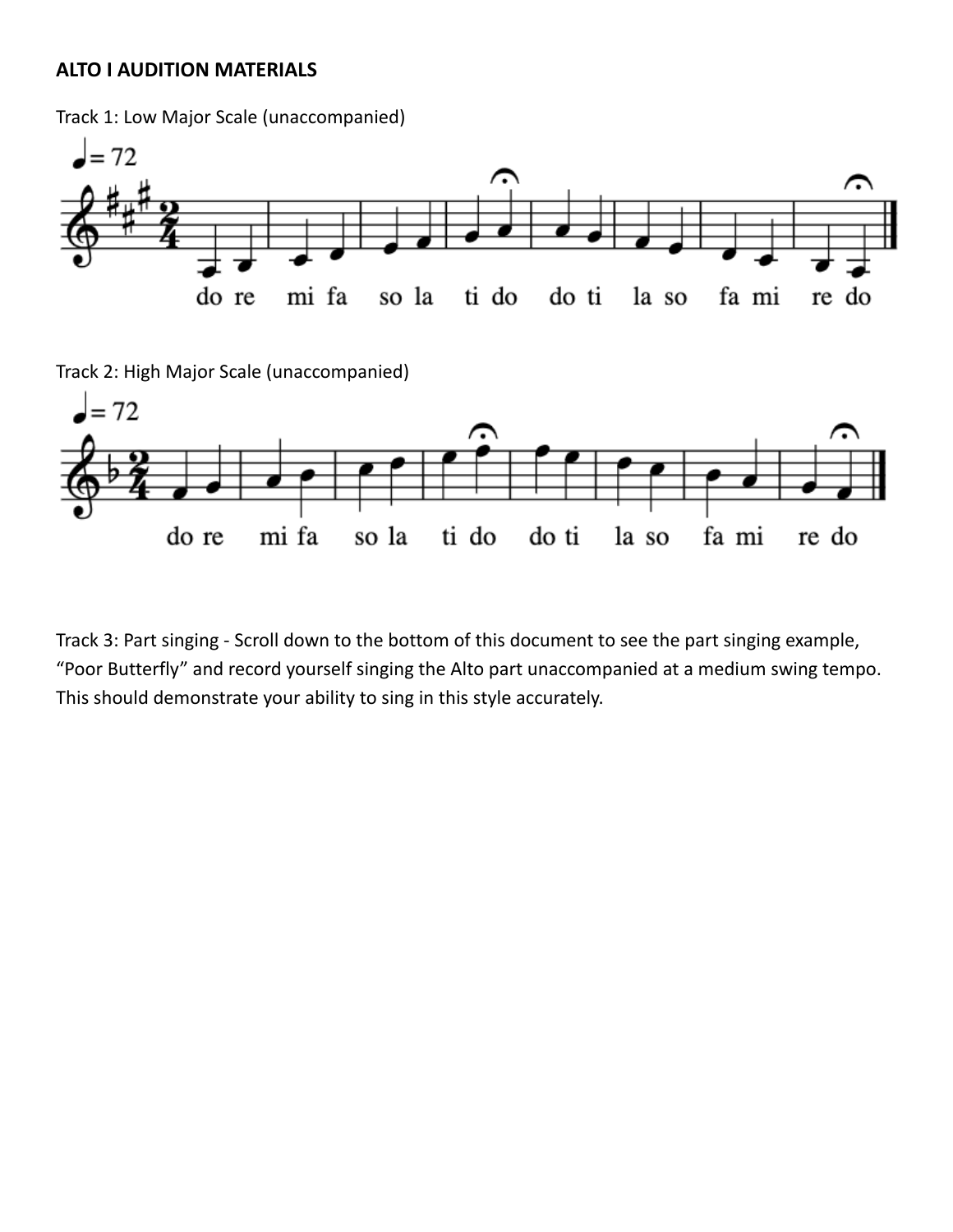## **ALTO II AUDITION MATERIALS**

Track 1: Low Major Scale (unaccompanied)



Track 2: High Major Scale (unaccompanied)



Track 3: Part singing - Scroll down to the bottom of this document to see the part singing example, "Poor Butterfly" and record yourself singing the Alto part unaccompanied at a medium swing tempo. This should demonstrate your ability to sing in this style accurately.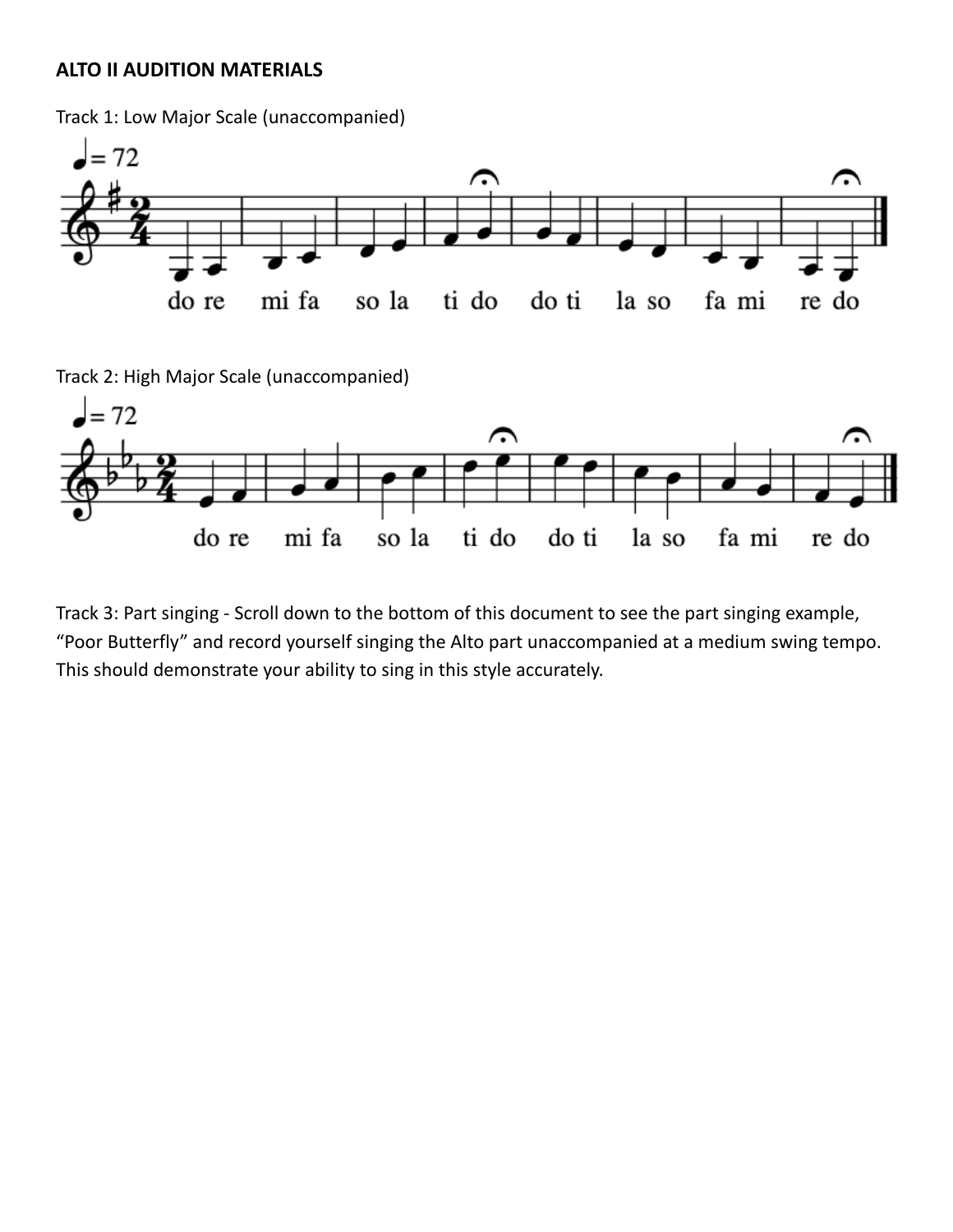### **TENOR I AUDITION MATERIALS**

Track 1: Low Major Scale (unaccompanied)



Track 2: High Major Scale (unaccompanied)



Track 3: Part singing - Scroll down to the bottom of this document to see the part singing example, "Poor Butterfly" and record yourself singing the Tenor part unaccompanied at a medium swing tempo. This should demonstrate your ability to sing in this style accurately.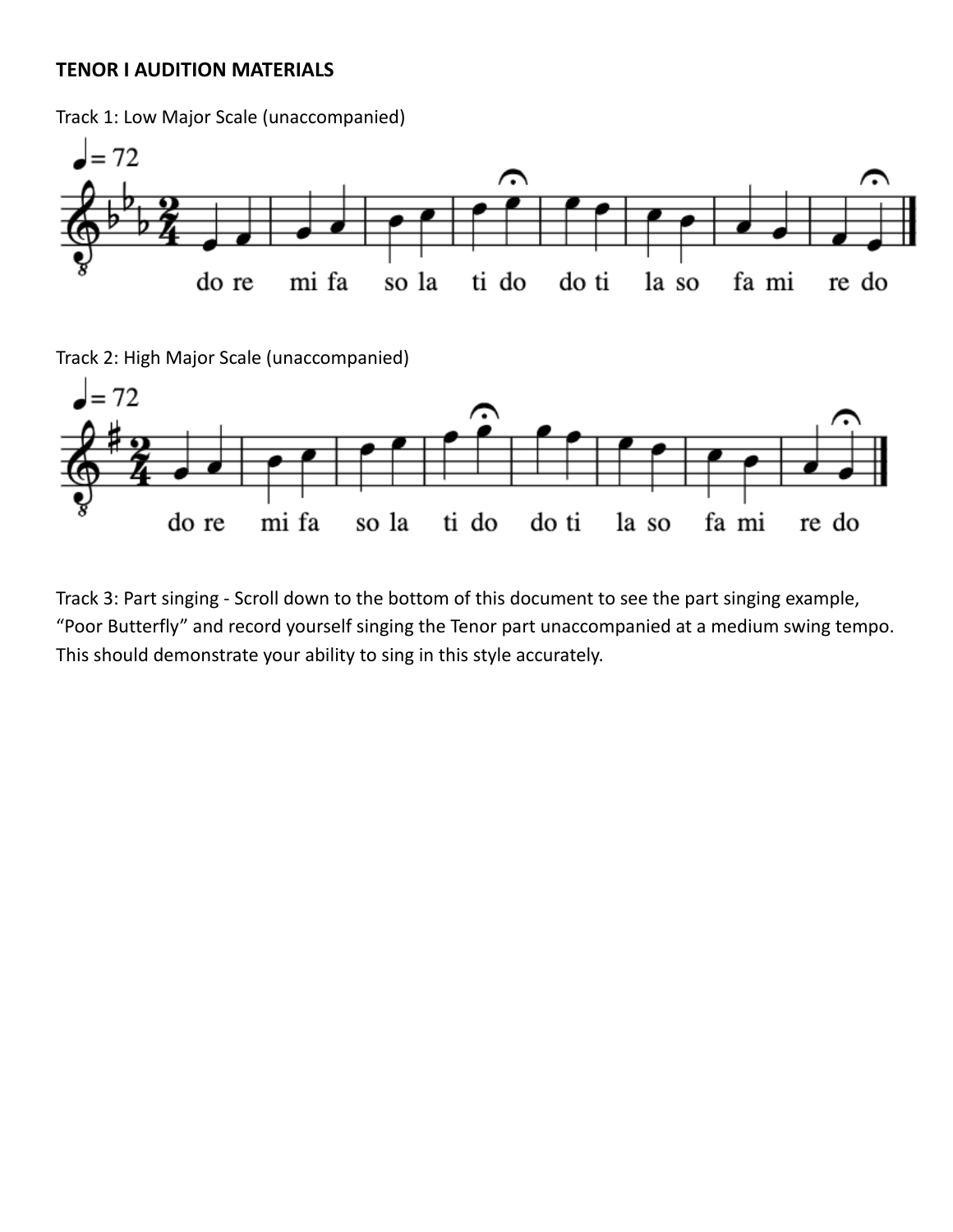## **TENOR II AUDITION MATERIALS**

Track 1: Low Major Scale (unaccompanied)



Track 2: High Major Scale (unaccompanied)



Track 3: Part singing - Scroll down to the bottom of this document to see the part singing example, "Poor Butterfly" and record yourself singing the Tenor part unaccompanied at a medium swing tempo. This should demonstrate your ability to sing in this style accurately.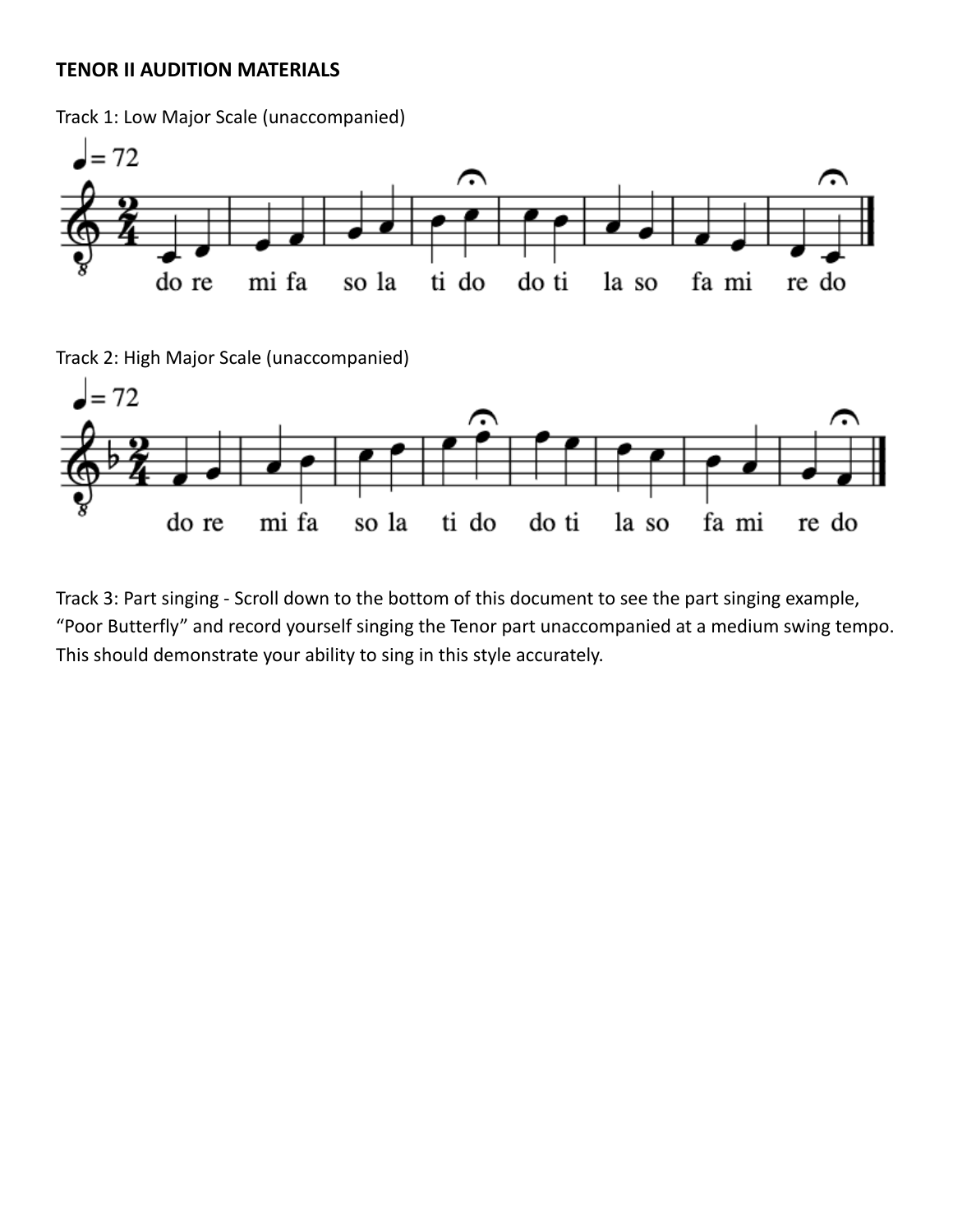## **BASS I AUDITION MATERIALS**

Track 1: Low Major Scale (unaccompanied)



Track 3: Part singing - Scroll down to the bottom of this document to see the part singing example, "Poor Butterfly" and record yourself singing the Bass part unaccompanied at a medium swing tempo. This should demonstrate your ability to sing in this style accurately.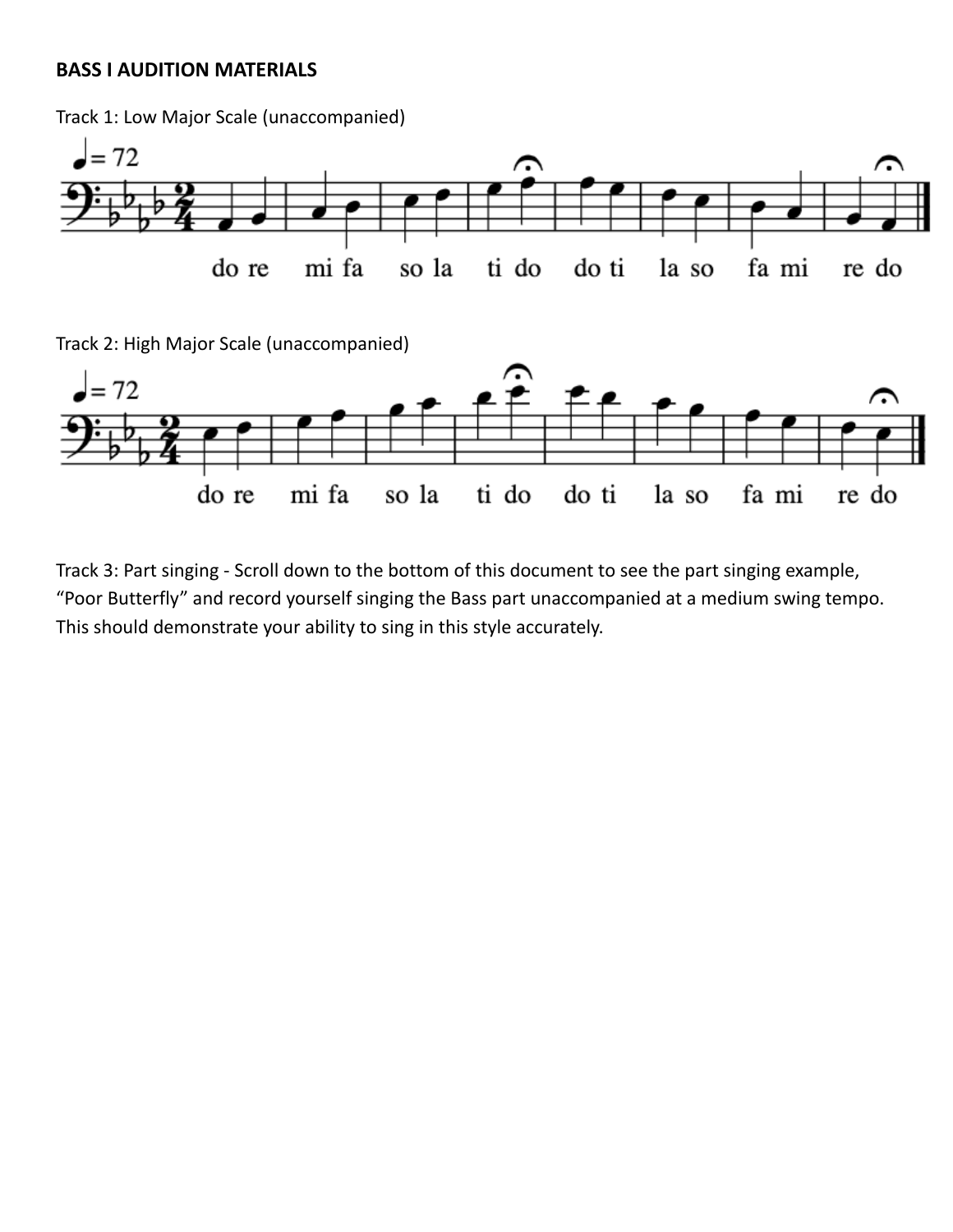## **BASS II AUDITION MATERIALS**

Track 1: Low Major Scale (unaccompanied)  $= 72$  $\curvearrowright$ ⌒ mi fa ti do do re so la do ti la so fa mi re do Track 2: High Major Scale (unaccompanied) ⌒  $= 72$ چ mi fa do ti do re so la ti do la so fa mi re do

Track 3: Part singing - Scroll down to the bottom of this document to see the part singing example, "Poor Butterfly" and record yourself singing the Tenor part unaccompanied at a medium swing tempo. This should demonstrate your ability to sing in this style accurately.